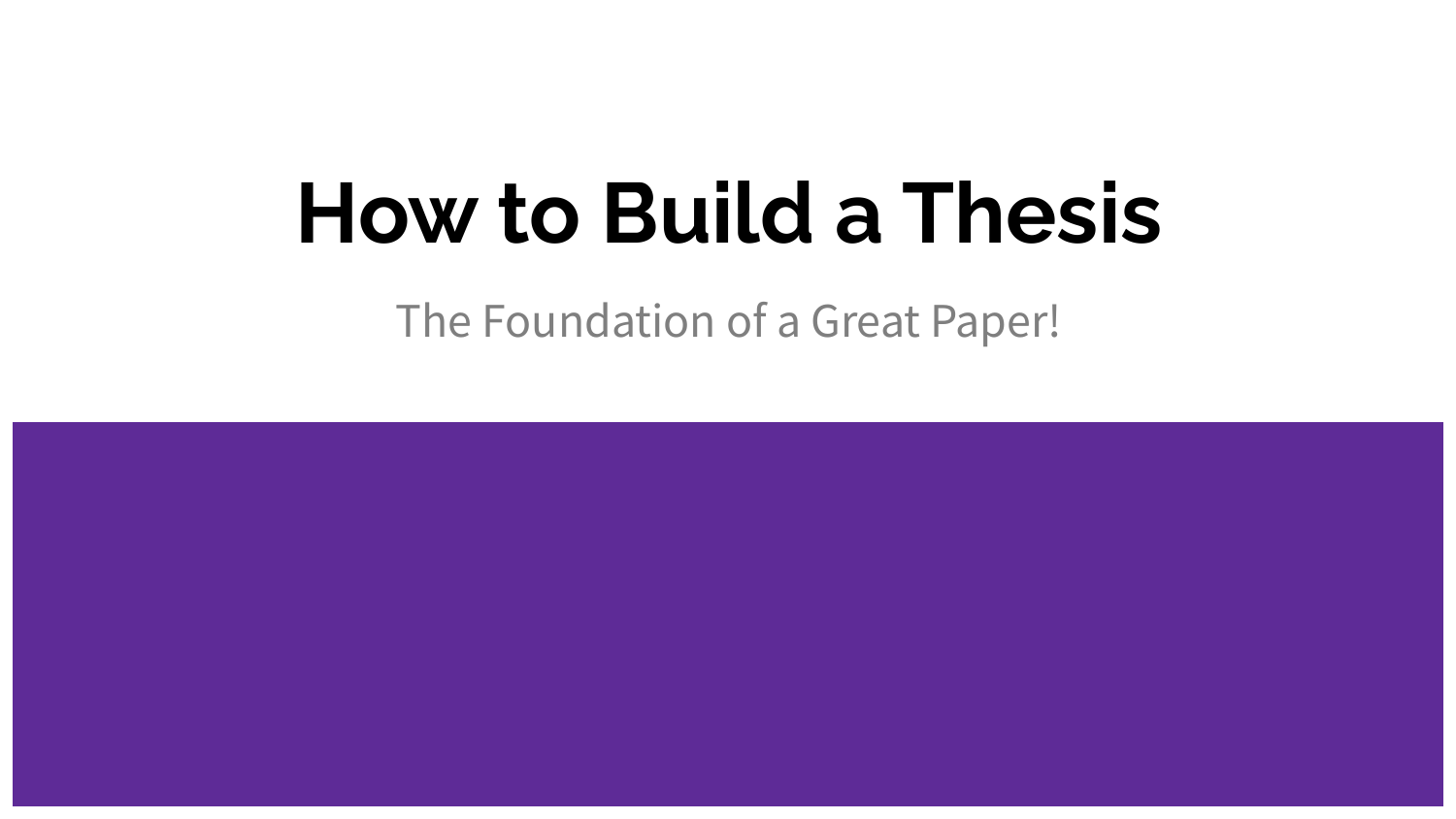### **What is a Thesis?**

A statement of purpose that acts as the guide for the rest of your paper

- Used in a variety of essay types and is one of the key things readers look to for guidance and position
- Other names: statement of purpose, claim, position, etc

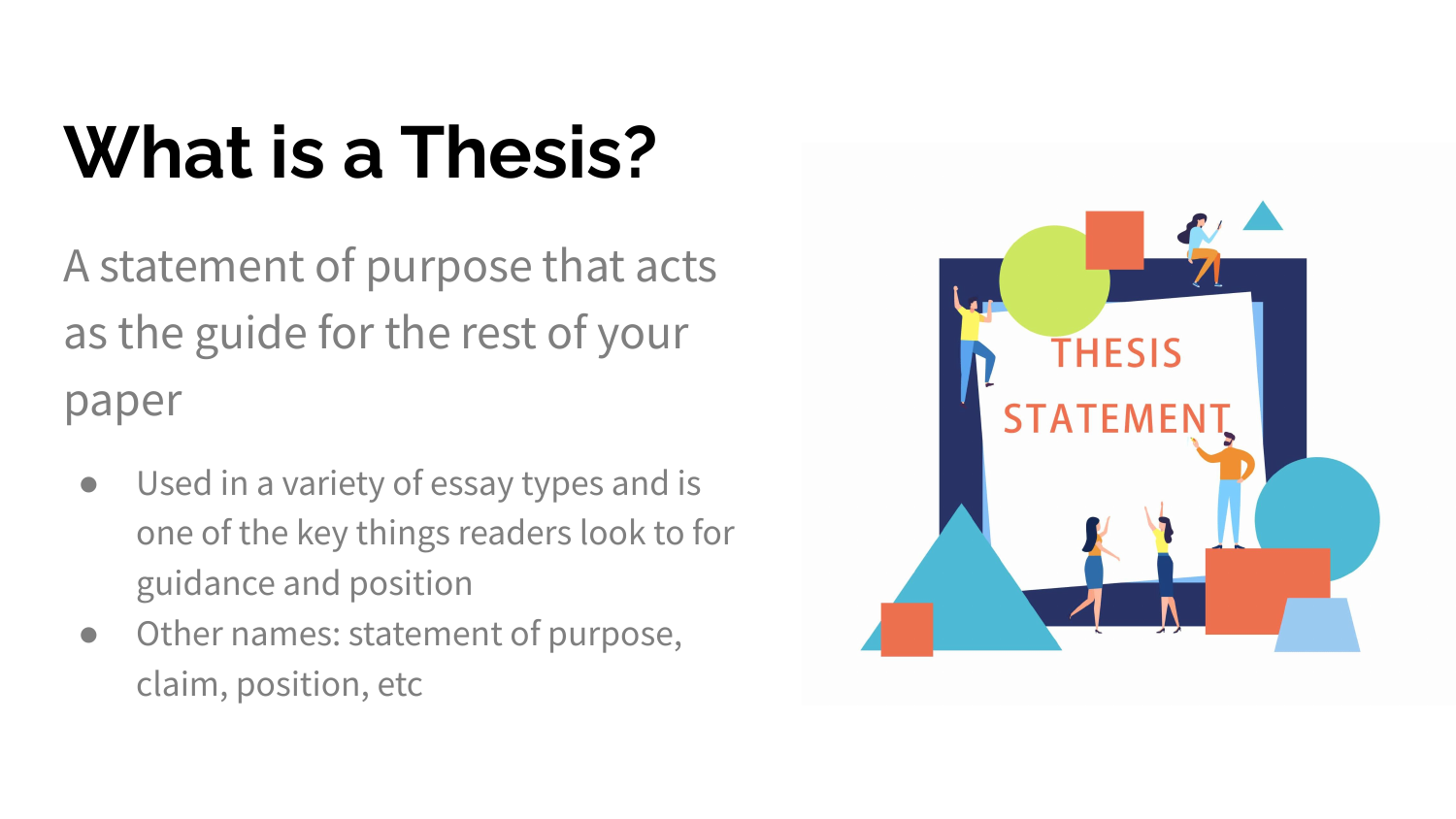# **Breaking it Down**

Steps:

- 1. **Restate** the prompt/situation
- 2. Your **What**
	- a. Your opinion
- 3. Your **Why**
	- a. Your "because" statement

Example:

In recent years , the biggest threat to the environmental health of Californians has been droughts because of their impact on the rise of forest fires, water insecurity, and declining agricultural production

| <b>Your Good Thesis Statement Checklist</b> |  |
|---------------------------------------------|--|
| <b>Includes Your Topic</b>                  |  |
| Includes Your Opinion                       |  |
| <b>Is Clear</b>                             |  |
| <b>Is Specific</b>                          |  |
| Is Arguable                                 |  |
| <b>Outlines your paper</b>                  |  |
| Uses effective word choices                 |  |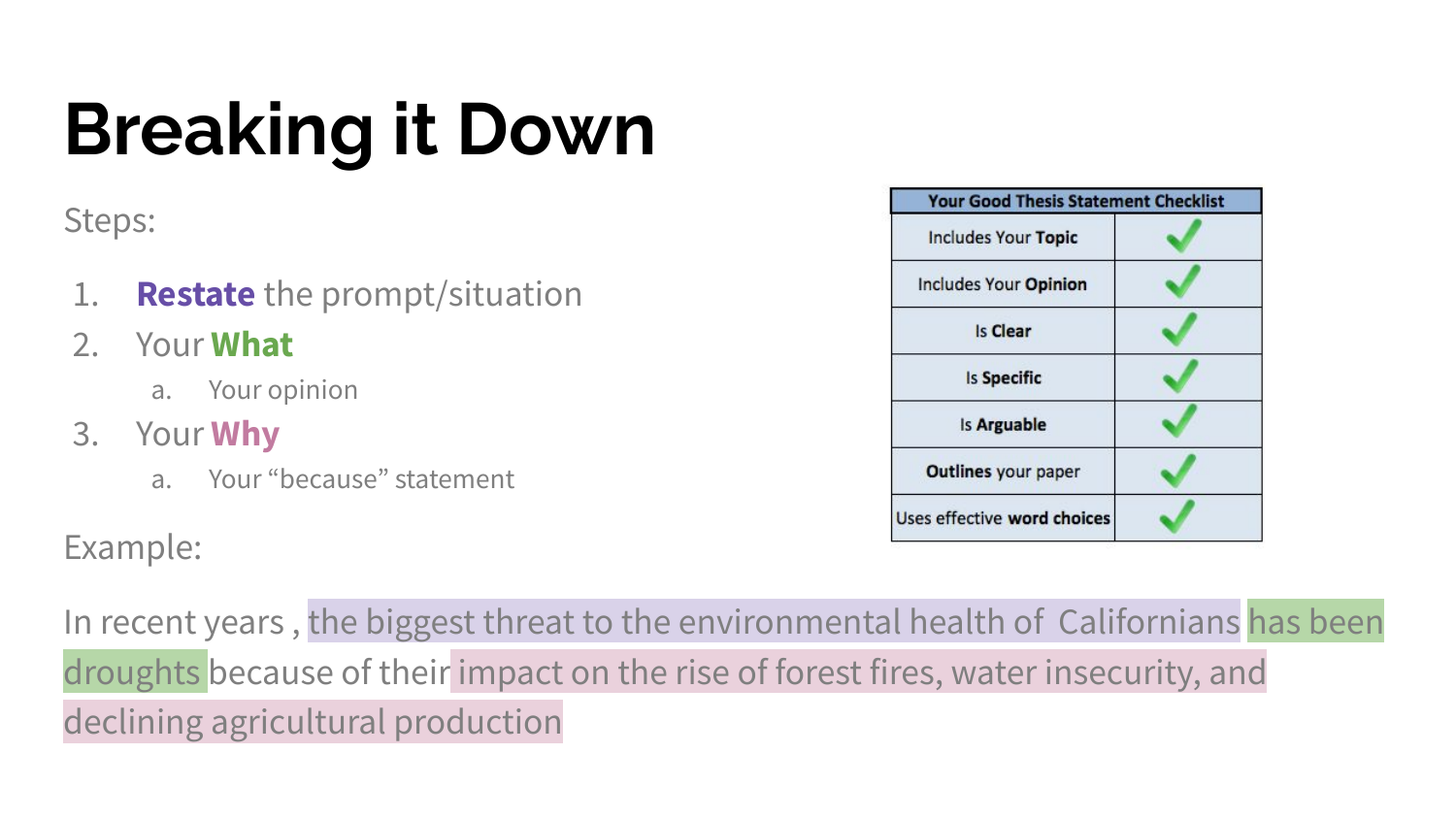### **Example of Rearranged Thesis**

Characterized by a unique blending of traditional formline art with modern, mainstream themes, as well as utilizing multiple mediums such as carving and prints, Cook's art seems to send an immediate and obvious message from the very first glance- Indigenous culture is not a thing of the past.

● Still includes your **Restatement**, **What**, and **Why** but is rearranged for creativity!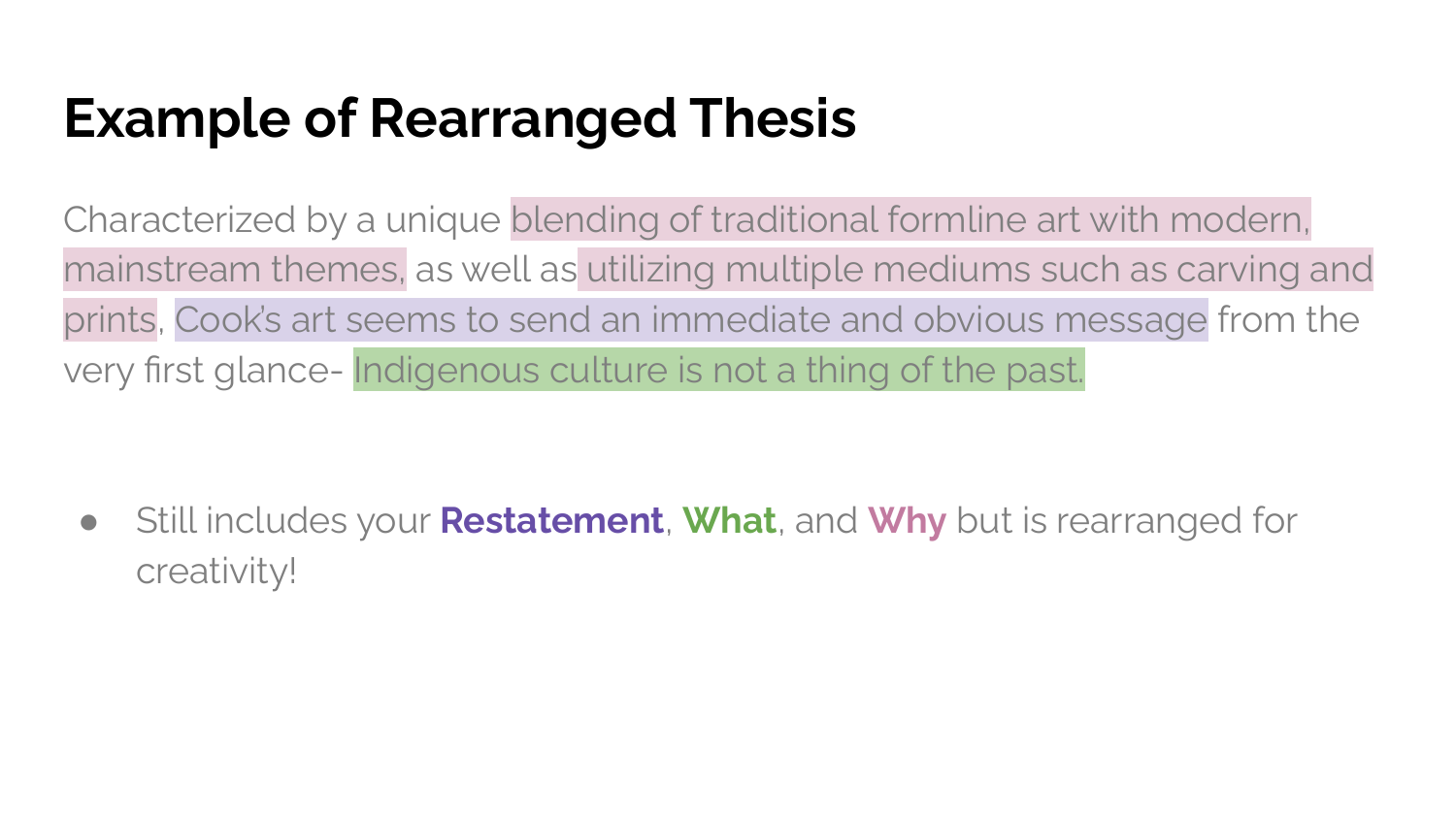### **Give it a Try!**

Break into groups and create your own thesis for the following prompt. Don't worry so much about the content but focus on the structure.

Prompt: There is an age long debate about which animal is truly man's best pet- cats or dogs! Write an argumentative essay arguing for cats or dogs in which you must identify and analyze what traits truly make them the best.